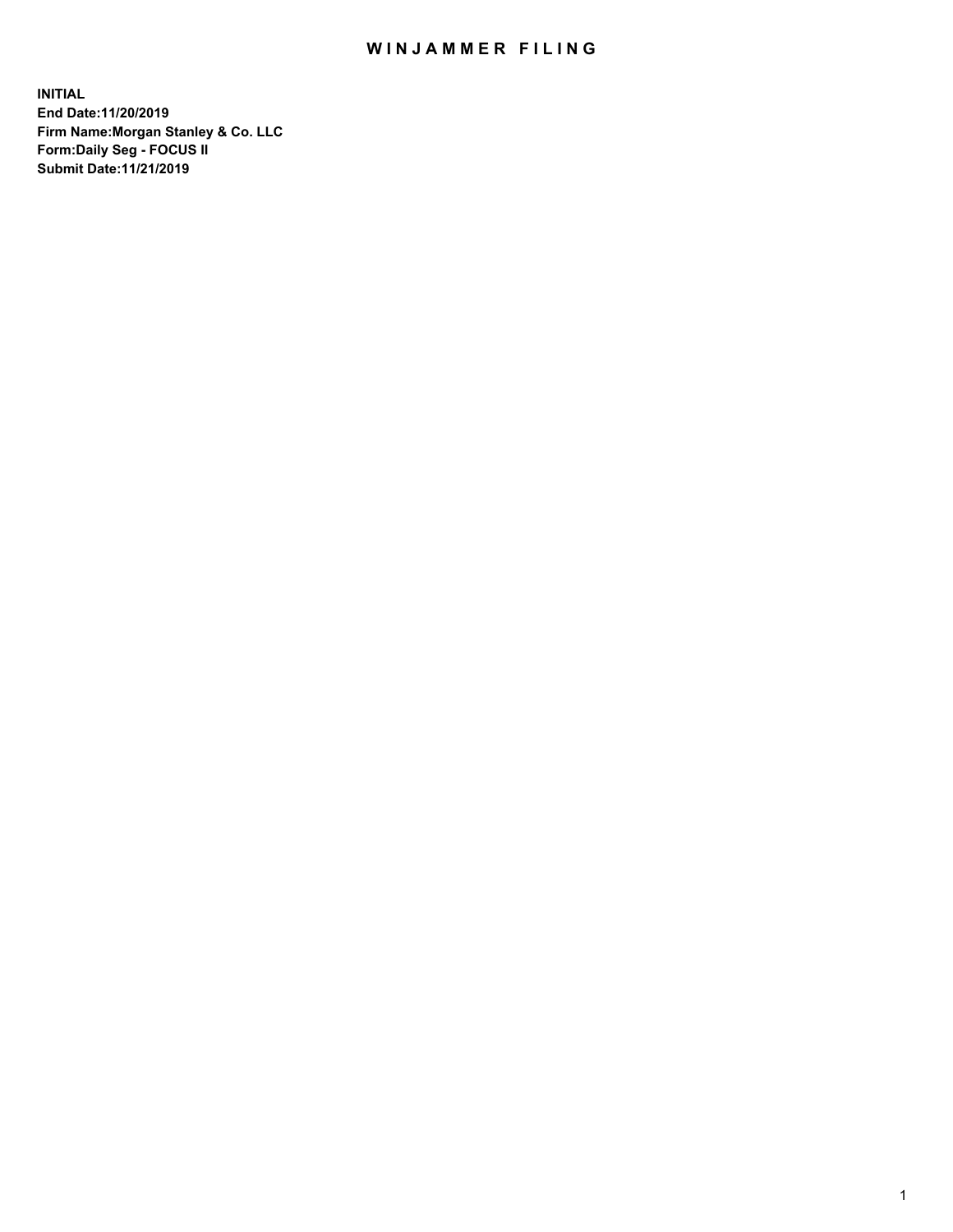**INITIAL End Date:11/20/2019 Firm Name:Morgan Stanley & Co. LLC Form:Daily Seg - FOCUS II Submit Date:11/21/2019 Daily Segregation - Cover Page**

| Name of Company                                                                                                                                                                                                                                                                                                                | Morgan Stanley & Co. LLC                                    |
|--------------------------------------------------------------------------------------------------------------------------------------------------------------------------------------------------------------------------------------------------------------------------------------------------------------------------------|-------------------------------------------------------------|
| <b>Contact Name</b>                                                                                                                                                                                                                                                                                                            | <b>Ikram Shah</b>                                           |
| <b>Contact Phone Number</b>                                                                                                                                                                                                                                                                                                    | 212-276-0963                                                |
| <b>Contact Email Address</b>                                                                                                                                                                                                                                                                                                   | lkram.shah@morganstanley.com                                |
| FCM's Customer Segregated Funds Residual Interest Target (choose one):<br>a. Minimum dollar amount: ; or<br>b. Minimum percentage of customer segregated funds required:% ; or<br>c. Dollar amount range between: and; or<br>d. Percentage range of customer segregated funds required between: % and %.                       | 235,000,000<br><u>0</u><br>0 <sub>0</sub><br>0 <sub>0</sub> |
| FCM's Customer Secured Amount Funds Residual Interest Target (choose one):<br>a. Minimum dollar amount: ; or<br>b. Minimum percentage of customer secured funds required:% ; or<br>c. Dollar amount range between: and; or<br>d. Percentage range of customer secured funds required between:% and%.                           | 140,000,000<br><u>0</u><br>0 <sub>0</sub><br>0 <sub>0</sub> |
| FCM's Cleared Swaps Customer Collateral Residual Interest Target (choose one):<br>a. Minimum dollar amount: ; or<br>b. Minimum percentage of cleared swaps customer collateral required:% ; or<br>c. Dollar amount range between: and; or<br>d. Percentage range of cleared swaps customer collateral required between:% and%. | 92,000,000<br><u>0</u><br><u>00</u><br>0 <sub>0</sub>       |

Attach supporting documents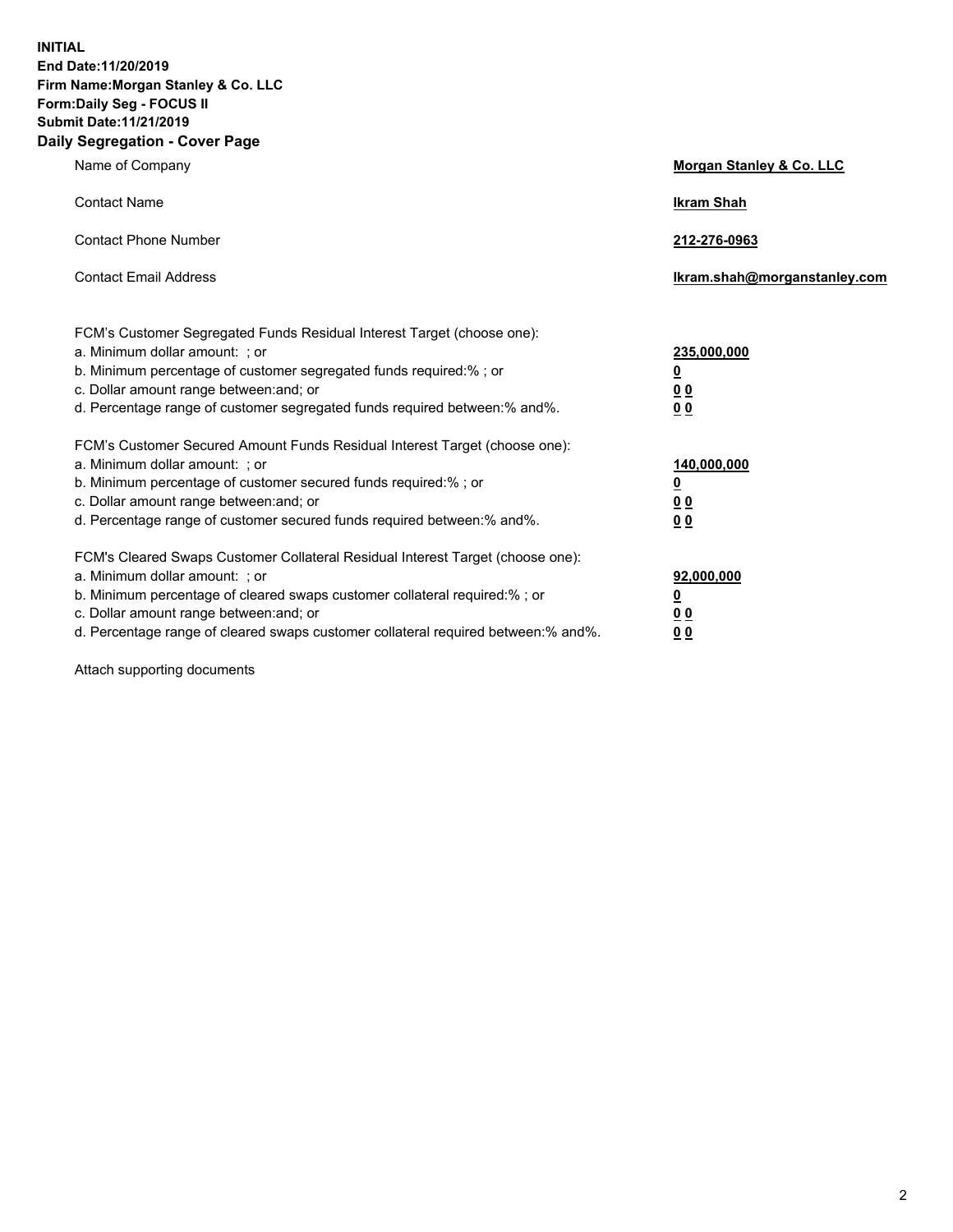## **INITIAL End Date:11/20/2019 Firm Name:Morgan Stanley & Co. LLC Form:Daily Seg - FOCUS II Submit Date:11/21/2019**

## **Daily Segregation - Secured Amounts**

|    | Foreign Futures and Foreign Options Secured Amounts                                         |                                   |
|----|---------------------------------------------------------------------------------------------|-----------------------------------|
|    | Amount required to be set aside pursuant to law, rule or regulation of a foreign            | $0$ [7305]                        |
|    | government or a rule of a self-regulatory organization authorized thereunder                |                                   |
| 1. | Net ledger balance - Foreign Futures and Foreign Option Trading - All Customers             |                                   |
|    | A. Cash                                                                                     | 2,634,109,204 [7315]              |
|    | B. Securities (at market)                                                                   | 2,252,367,739 [7317]              |
| 2. | Net unrealized profit (loss) in open futures contracts traded on a foreign board of trade   | 363,940,489 [7325]                |
| 3. | Exchange traded options                                                                     |                                   |
|    | a. Market value of open option contracts purchased on a foreign board of trade              | 8,052,773 [7335]                  |
|    | b. Market value of open contracts granted (sold) on a foreign board of trade                | -9,813,089 [7337]                 |
| 4. | Net equity (deficit) (add lines 1. 2. and 3.)                                               | 5,248,657,116 [7345]              |
| 5. | Account liquidating to a deficit and account with a debit balances - gross amount           | 62,999,362 [7351]                 |
|    | Less: amount offset by customer owned securities                                            | -62,137,169 [7352] 862,193 [7354] |
| 6. | Amount required to be set aside as the secured amount - Net Liquidating Equity              | 5,249,519,309 [7355]              |
|    | Method (add lines 4 and 5)                                                                  |                                   |
| 7. | Greater of amount required to be set aside pursuant to foreign jurisdiction (above) or line | 5,249,519,309 [7360]              |
|    | 6.<br>FUNDS DEPOSITED IN SEPARATE REGULATION 30.7 ACCOUNTS                                  |                                   |
| 1. | Cash in banks                                                                               |                                   |
|    | A. Banks located in the United States                                                       | 239,459,611 [7500]                |
|    | B. Other banks qualified under Regulation 30.7                                              | 437,875,216 [7520] 677,334,827    |
|    |                                                                                             | [7530]                            |
| 2. | Securities                                                                                  |                                   |
|    | A. In safekeeping with banks located in the United States                                   | 432,505,133 [7540]                |
|    | B. In safekeeping with other banks qualified under Regulation 30.7                          | 0 [7560] 432,505,133 [7570]       |
| 3. | Equities with registered futures commission merchants                                       |                                   |
|    | A. Cash                                                                                     | 8,504,222 [7580]                  |
|    | <b>B.</b> Securities                                                                        | $0$ [7590]                        |
|    | C. Unrealized gain (loss) on open futures contracts                                         | -739,011 [7600]                   |
|    | D. Value of long option contracts                                                           | $0$ [7610]                        |
|    | E. Value of short option contracts                                                          | 0 [7615] 7,765,211 [7620]         |
| 4. | Amounts held by clearing organizations of foreign boards of trade                           |                                   |
|    | A. Cash                                                                                     | $0$ [7640]                        |
|    | <b>B.</b> Securities                                                                        | $0$ [7650]                        |
|    | C. Amount due to (from) clearing organization - daily variation                             | $0$ [7660]                        |
|    | D. Value of long option contracts                                                           | $0$ [7670]                        |
|    | E. Value of short option contracts                                                          | 0 [7675] 0 [7680]                 |
| 5. | Amounts held by members of foreign boards of trade                                          |                                   |
|    | A. Cash                                                                                     | 2,141,264,939 [7700]              |
|    | <b>B.</b> Securities                                                                        | 1,819,862,606 [7710]              |
|    | C. Unrealized gain (loss) on open futures contracts                                         | 364,679,500 [7720]                |
|    | D. Value of long option contracts                                                           | 8,052,773 [7730]                  |
|    | E. Value of short option contracts                                                          | -9,813,089 [7735] 4,324,046,729   |
|    |                                                                                             | [7740]                            |
| 6. | Amounts with other depositories designated by a foreign board of trade                      | $0$ [7760]                        |
| 7. | Segregated funds on hand                                                                    | $0$ [7765]                        |
| 8. | Total funds in separate section 30.7 accounts                                               | 5,441,651,900 [7770]              |
| 9. | Excess (deficiency) Set Aside for Secured Amount (subtract line 7 Secured Statement         | 192,132,591 [7380]                |
|    | Page 1 from Line 8)                                                                         |                                   |
|    |                                                                                             |                                   |

- 10. Management Target Amount for Excess funds in separate section 30.7 accounts **140,000,000** [7780]
- 11. Excess (deficiency) funds in separate 30.7 accounts over (under) Management Target **52,132,591** [7785]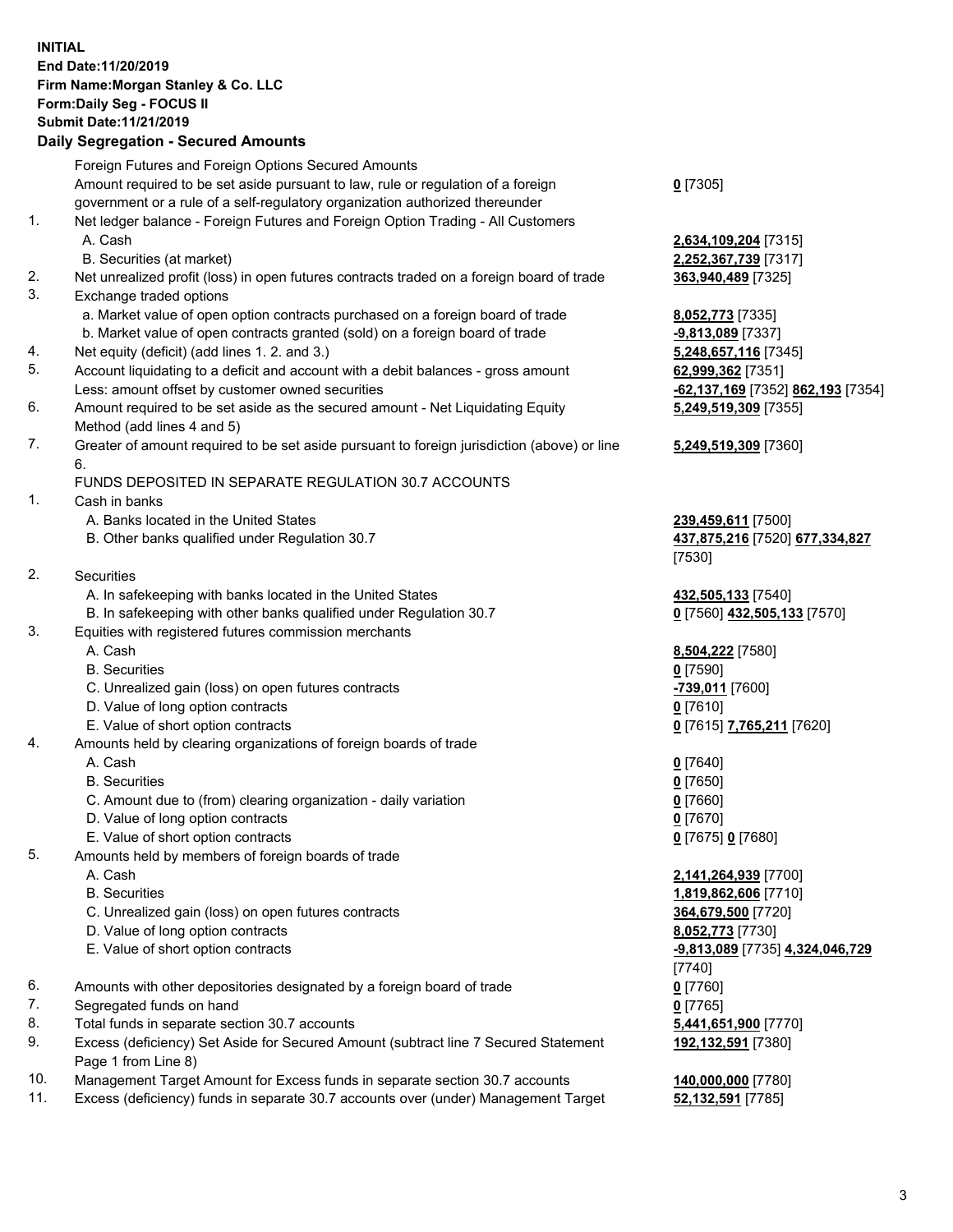**INITIAL End Date:11/20/2019 Firm Name:Morgan Stanley & Co. LLC Form:Daily Seg - FOCUS II Submit Date:11/21/2019 Daily Segregation - Segregation Statement** SEGREGATION REQUIREMENTS(Section 4d(2) of the CEAct) 1. Net ledger balance A. Cash **10,326,597,541** [7010] B. Securities (at market) **6,497,062,373** [7020] 2. Net unrealized profit (loss) in open futures contracts traded on a contract market **332,209,856** [7030] 3. Exchange traded options A. Add market value of open option contracts purchased on a contract market **393,030,085** [7032] B. Deduct market value of open option contracts granted (sold) on a contract market **-283,475,068** [7033] 4. Net equity (deficit) (add lines 1, 2 and 3) **17,265,424,787** [7040] 5. Accounts liquidating to a deficit and accounts with debit balances - gross amount **350,403,406** [7045] Less: amount offset by customer securities **-349,292,230** [7047] **1,111,176** [7050] 6. Amount required to be segregated (add lines 4 and 5) **17,266,535,963** [7060] FUNDS IN SEGREGATED ACCOUNTS 7. Deposited in segregated funds bank accounts A. Cash **4,493,362,078** [7070] B. Securities representing investments of customers' funds (at market) **0** [7080] C. Securities held for particular customers or option customers in lieu of cash (at market) **595,079,290** [7090] 8. Margins on deposit with derivatives clearing organizations of contract markets A. Cash **6,340,862,895** [7100] B. Securities representing investments of customers' funds (at market) **0** [7110] C. Securities held for particular customers or option customers in lieu of cash (at market) **5,901,983,083** [7120] 9. Net settlement from (to) derivatives clearing organizations of contract markets **103,551,488** [7130] 10. Exchange traded options A. Value of open long option contracts **393,030,085** [7132] B. Value of open short option contracts **-283,475,068** [7133] 11. Net equities with other FCMs A. Net liquidating equity **10,898,885** [7140] B. Securities representing investments of customers' funds (at market) **0** [7160] C. Securities held for particular customers or option customers in lieu of cash (at market) **0** [7170] 12. Segregated funds on hand **0** [7150] 13. Total amount in segregation (add lines 7 through 12) **17,555,292,736** [7180] 14. Excess (deficiency) funds in segregation (subtract line 6 from line 13) **288,756,773** [7190]

- 15. Management Target Amount for Excess funds in segregation **235,000,000** [7194]
- 16. Excess (deficiency) funds in segregation over (under) Management Target Amount Excess

**53,756,773** [7198]